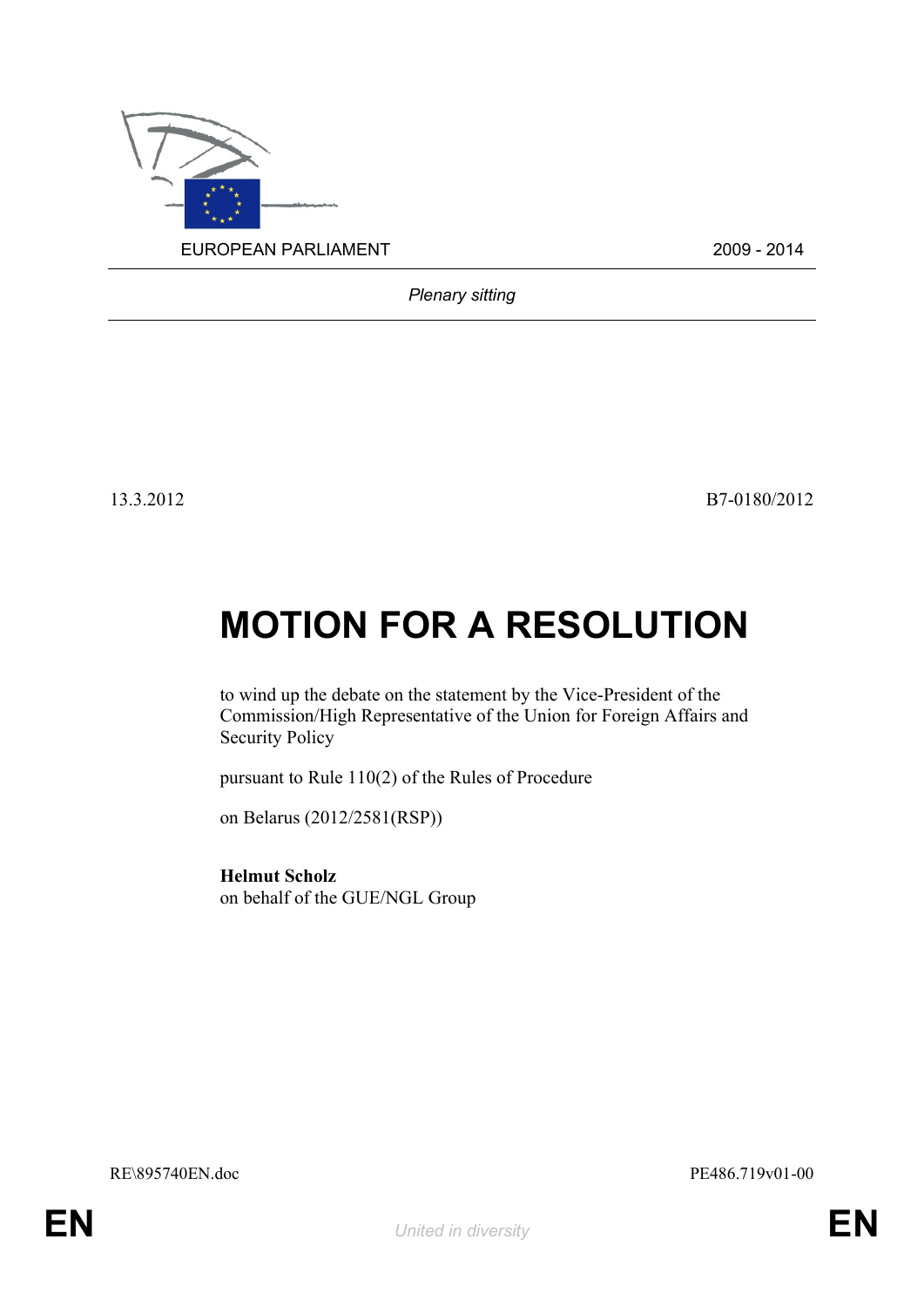## **B7-0180/2012**

## **European Parliament resolution on Belarus (2012/2581(RSP))**

## *The European Parliament*,

- having regard to its previous resolutions on Belarus, in particular that of 15 February 2012, 13 September 2011, 12 May 2011, 10 March 2011, 20 January 2011, 10 March 2010, 17 December 2009,
- having regard to the EU Foreign Affairs Council decision of 23 January 2012 concerning restrictive measures against Belarus,
- having regard to the EU Foreign Affairs Council decision 2012/126/CFSP of 28 February 2012 to reinforce restrictive measures against Belarusian adding additional 21 persons responsible for the repression of civil society and the democratic opposition on the travel ban and asset freeze list
- having regard to the Statement by High Representative Catherine Ashton of 28 February 2012 on the decision of Belarusian authorities to recall the EU Head of Delegation and Polish Ambassador to Minsk,
- having regard to the Council of Europe resolution on the situation on Belarus of 25 January 2012 1857(2012) condemning continuous persecution of members of the opposition and the harassment of civil society activists, independent media and human rights defenders in Belarus,
- having regard to Rule 110(2) of its Rules of Procedure,
- A. whereas EU-Belarus diplomatic conflict of unprecedented scope escalated after the Belarusian authorities requested that the ambassador of the European Union and the Polish ambassador leave the country and recalled its own ambassadors from Brussels and Warsaw as a response to the European Council decision of 28 February 2012;
- B. whereas the ambassadors of the EU Member States in Minsk were all called back for consultations to their capitals and all EU Member States summoned Belarusian ambassadors to their foreign ministries;
- C. whereas the human and democratic rights situation in Belarus remains of serious concern; whereas repressive measures against members of the democratic opposition, independent media, civil society activists and human rights defenders continue;
- 1. Demands that the Belarusian authorities immediately and unconditionally release and rehabilitate all those detained on political grounds; strongly criticises the continuation of the repressive measures against members of the democratic opposition, the free media, civil society activists and human rights defenders; calls on the Belarusian authorities to fulfil its international obligations in the field of civil and political rights;